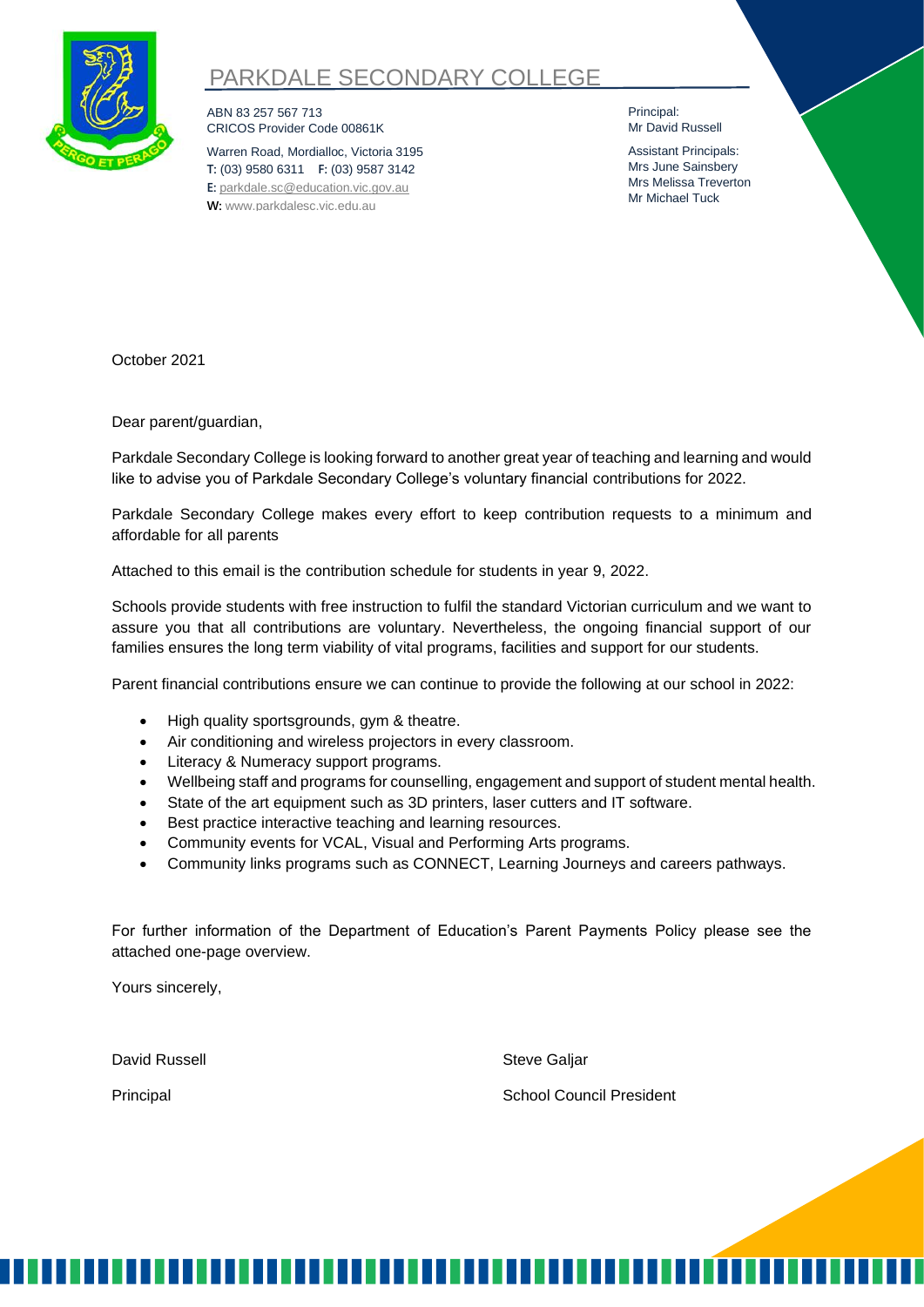| Curriculum Contributions - items and activities that students use, or participate in,<br>to access the Curriculum                                               | <b>Amount</b> |
|-----------------------------------------------------------------------------------------------------------------------------------------------------------------|---------------|
| Year 9 Student ID Card                                                                                                                                          | \$7.50        |
| Year 9 Planner                                                                                                                                                  | \$12.50       |
| Year 9 Connect: Law & Order, Yakult, Power 2 U, Connect-Doveton, Tritactics,<br>Kitchen to Table, Incursions/Excursions (including buses/entry)                 | \$145         |
| Year 9 Printing of learning materials and personal work                                                                                                         | \$10          |
| Whole School Sport events<br>Swimming & Athletics carnival - entry and transport - A Compass event will be posted prior to each carnival.                       |               |
| Year 9 PE: Sports Science - Biomechanics Incursion                                                                                                              | \$20          |
| Year 9 PE: Recreational Activities – bowling, lasertag, mini golf, trampolining, rock<br>climbing, wheelchair basketball, high ropes etc (includes buses/entry) | \$335         |
| Year 9 ART: Drawing & Painting - Canvas, paints, paper etc                                                                                                      | \$50          |
| Year 9 ART: General Art - Canvas, paints, paper, clay etc                                                                                                       | \$60          |
| Year 9 ART: Visual Com & Design - Paper, paints, markers, vinyl etc                                                                                             | \$50          |
| Year 9 English: Romeo & Juliet Play                                                                                                                             | \$11          |
| Year 9 Science: Chemicals                                                                                                                                       | \$25          |
| Year 9 Design Tech: Electronics – Wire, boards, electronic parts etc                                                                                            | \$70          |
| Year 9 Design Tech: Fast Food - Ingredients for recipes                                                                                                         | \$85          |
| Year 9 Design Tech: Food Around the World – Ingredients for recipes                                                                                             | \$85          |
| Year 9 Design Tech: Metal/Plastics - Metals, plastics, wires etc                                                                                                | \$65          |
| Year 9 Design Tech: Textiles - Fabrics, threads, elastics etc                                                                                                   | \$55          |
| Year 9 Design Tech: Woodwork – Wood, glue, nails, sandpaper etc                                                                                                 | \$75          |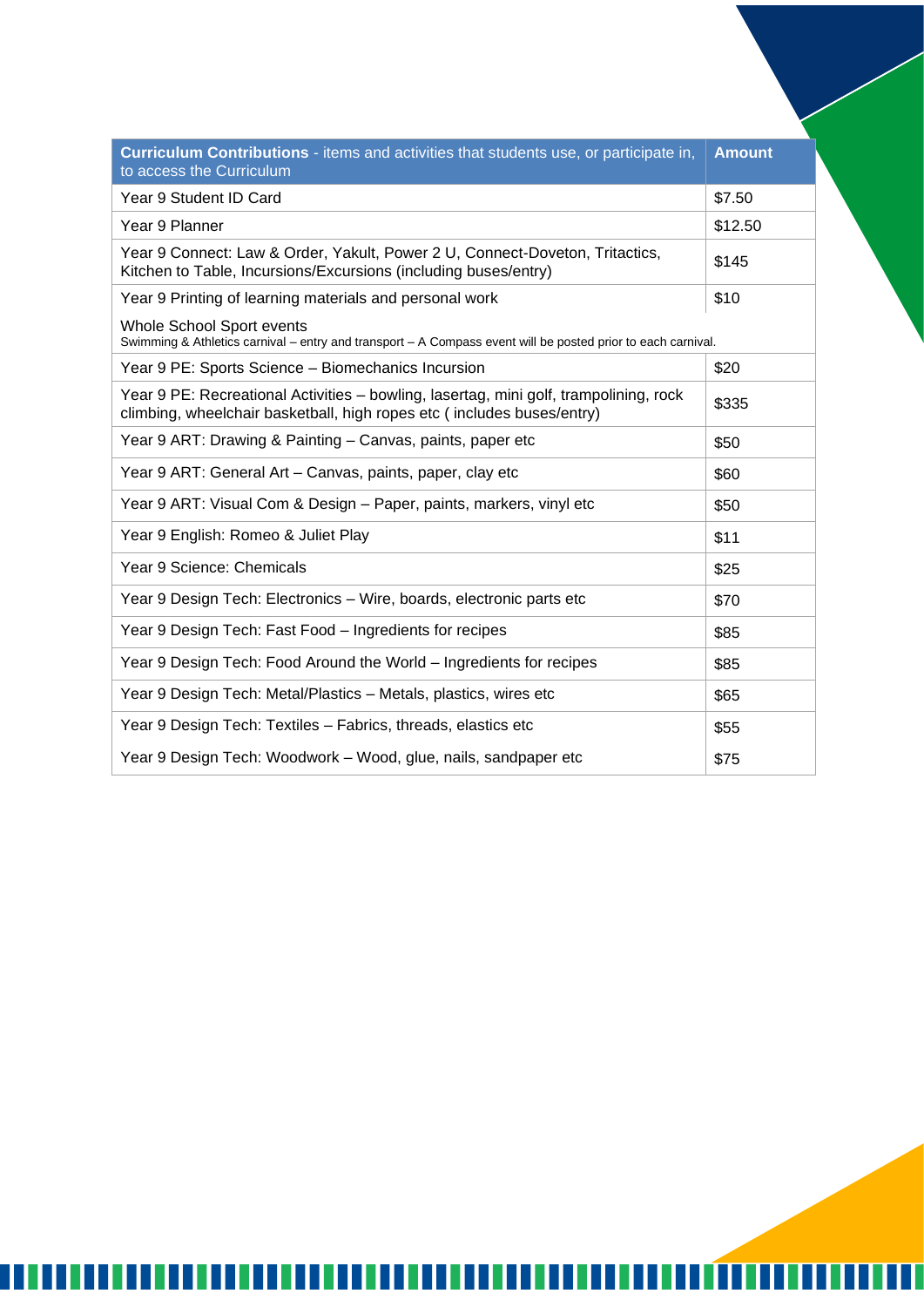| <b>Oher Contributions - for non-curriculum items and activities (Not tax deductible)</b>                                                                                                                                                                           | <b>Suggested</b><br><b>Amount</b> |
|--------------------------------------------------------------------------------------------------------------------------------------------------------------------------------------------------------------------------------------------------------------------|-----------------------------------|
| <b>Non Tax deductible contributions</b>                                                                                                                                                                                                                            |                                   |
| School Sports Victoria membership                                                                                                                                                                                                                                  | \$10                              |
| Student wellbeing programs                                                                                                                                                                                                                                         | \$50                              |
| First aid equipment                                                                                                                                                                                                                                                | \$50                              |
| School grounds maintenance and improvements                                                                                                                                                                                                                        | \$50                              |
| School communication tools (Compass), Enhanced student support (Literacy and<br>Numeracy support, Homework clubs), Education Support Staff (Wellbeing and<br>Learning Support Staff, First Aid Staff and Groundskeepers), Specialised Facilities<br>use and upkeep | \$50                              |
| <b>Tax deductible contributions</b>                                                                                                                                                                                                                                |                                   |
| <b>Building fund.</b> A tax-deductible contribution to support renovations, upgrades, and<br>maintenance of school infrastructure.                                                                                                                                 |                                   |
| <b>Library fund.</b> A tax-deductible contribution to support book purchases and other<br>equipment that sustain the library as a valuable resource.                                                                                                               |                                   |

### **Educational items for students to own**

The Parkdale Secondary College Website contains a copy of the BYOD requirements and booklist which guides you on the everyday items that your child will use in the classroom.

**Booklists:** Please refer to the Campion Online Portal to select the items you would like to purchase. The attached Student information pack contains instructions for using the Campion Online Portal.

<https://www.parkdalesc.vic.edu.au/learning/year-level-resources/>

**BYOD:** Parkdale Secondary College is a BYOD school. Students are requested to purchase a device that meets the criteria listed on the College Website. Please refer to the BYOD information on the College website.

<https://www.parkdalesc.vic.edu.au/enrolment/byod/>

## **Extra-Curricular Items and Activities**

Parkdale Secondary College offers a range of items and activities that enhance or broaden the schooling experience of students and are above and beyond what the school provides in order to deliver the Curriculum. These are provided on a user-pays basis.

If you would like to purchase one of the following items, please select and pay via Compass Pay.

| <b>Extra-Curricular Items and Activities</b>                                                                                                                                                                                                                                                                        | <b>Amount</b> |
|---------------------------------------------------------------------------------------------------------------------------------------------------------------------------------------------------------------------------------------------------------------------------------------------------------------------|---------------|
| School magazine/ yearbook                                                                                                                                                                                                                                                                                           | \$25          |
| Padlock for locker - Given the DET Mobile Phone Policy is that students must place their<br>phone in their locker for the duration of the day, a lock is essential for security. The college,<br>as per policy, is not responsible for loss or damage of personal items (and this includes the<br>removal of locks) | \$15          |
| Optional Year 9 school camp and excursions - The cost of these excursions/camps will be<br>advised throughout the year                                                                                                                                                                                              | To Be Advised |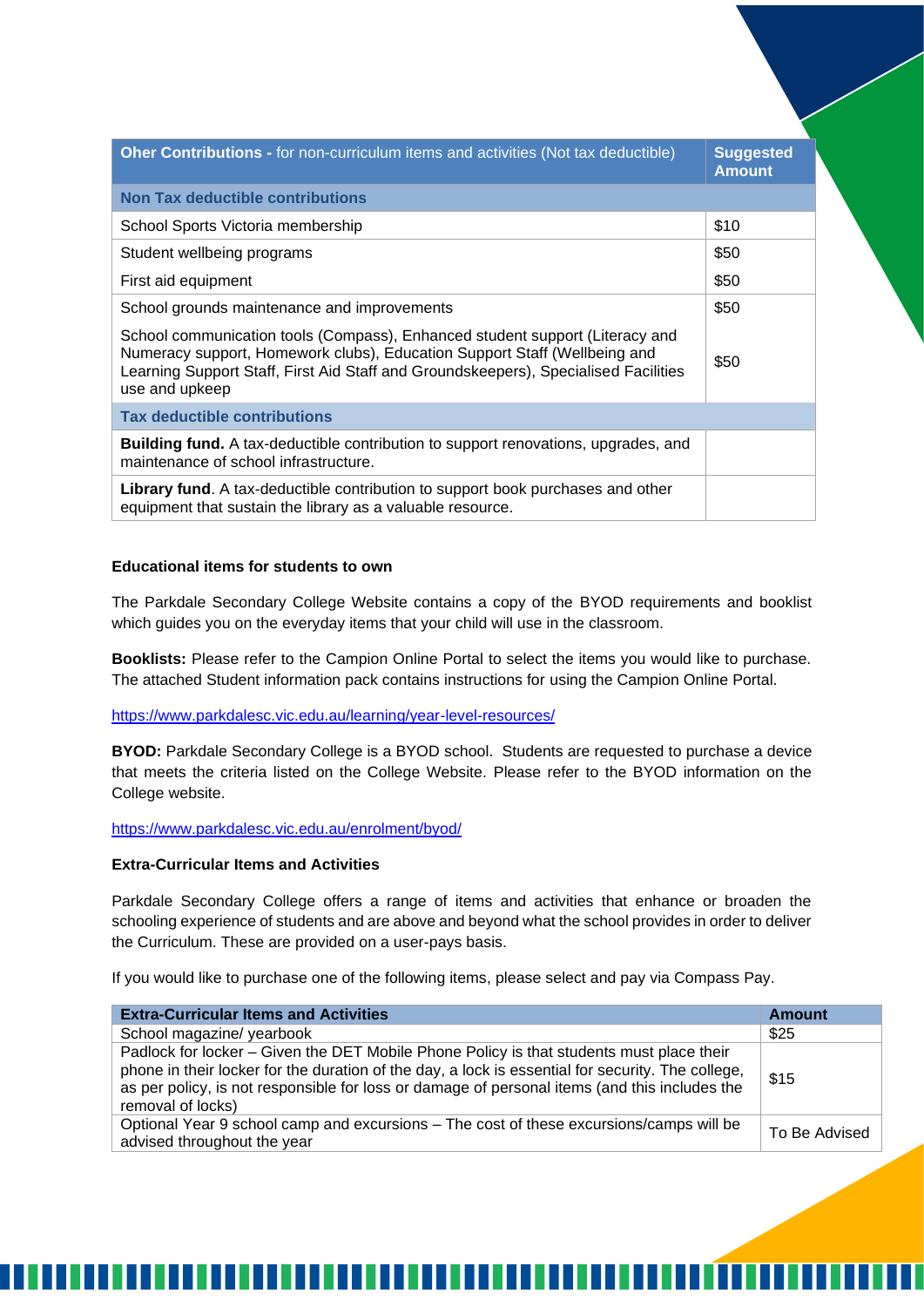### **Extra Curricular Enrichment Programs**

If you would like to purchase an Enrichment Program for your child, please enrol via the links on the College website, then select and pay via Compass Pay. These charges will be uploaded to Compass in early December and are payable by Feb 28<sup>th</sup> 2022, as per the conditions of enrolment.

| <b>Enrichment Programs</b>                                                                                                                                                                              | Amount |
|---------------------------------------------------------------------------------------------------------------------------------------------------------------------------------------------------------|--------|
| AEP Dance                                                                                                                                                                                               | \$670  |
| ESP - (AFL, Basketball, Netball, Soccer, General & Soccer) AM Only                                                                                                                                      | \$650  |
| ESP - (AFL, Basketball, Netball, Soccer, General) + Wed                                                                                                                                                 | \$950  |
| ESP - Golf (excludes membership)                                                                                                                                                                        | \$950  |
| Year 9 STEP Tuition - Anatomy by Dissection                                                                                                                                                             | \$240  |
| Year 9 STEP Tuition - F1 Racing PSC                                                                                                                                                                     | \$300  |
| Year 9 STEP Tuition - Advanced 3D Model and 3D Paint                                                                                                                                                    | \$150  |
| Year 9 STEP Tuition - Super Chef                                                                                                                                                                        | \$200  |
| Year 9 STEP Tuition - Super Chef Restaurant                                                                                                                                                             | \$175  |
| Year 9 STEP Tuition - Robotics                                                                                                                                                                          | \$290  |
| Year 9 STEP Tuition - Forensics                                                                                                                                                                         | \$235  |
| <b>WIP Tuition</b>                                                                                                                                                                                      | \$360  |
| Optional Year 9 private Instrumental music lessons (per year)<br>Brass, Drums, Percussion, Guitar, Piano/Keyboard, Viola/Violin & Voice (please<br>$\bullet$<br>note AMEB Exams are additional to this) | \$700  |

### **Financial Support for Families**

Parkdale Secondary College understands that some families may experience financial difficulty and offers a range of support options, including:

- Camps, Sports and Excursions Fund (for those that hold a current Concession Card)
- **Flexible Payment Arrangements**
- Centre Pay

For a confidential discussion about accessing these services, or if you would like to discuss alternative payment arrangements, contact:

Krystle Sherborne | Ph: 03 9580 6311 | Email: [pscaccountsreceivable@parkdalesc.vic.edu.au](mailto:pscaccountsreceivable@parkdalesc.vic.edu.au)

### **Payment methods**

Compass Pay – secure credit card portal

To discuss alternative payment arrangements, contact:

Krystle Sherborne | Ph: 03 9580 6311 | Email: [pscaccountsreceivable@parkdalesc.vic.edu.au](mailto:pscaccountsreceivable@parkdalesc.vic.edu.au)

### **Refunds**

These will be assessed on a case by case basis, as per the College Policy. They will only be actioned after the event concerned.

Refunds will be provided where the school deems it is reasonable and fair to do so, taking into consideration whether a cost has been incurred, the Department's Parent Payment Policy and Guidance, Financial Help for Families Policy and any other relevant information.

<https://www.parkdalesc.vic.edu.au/wp-content/uploads/2021/06/parkdale-sc-refund-policy-2020.pdf>